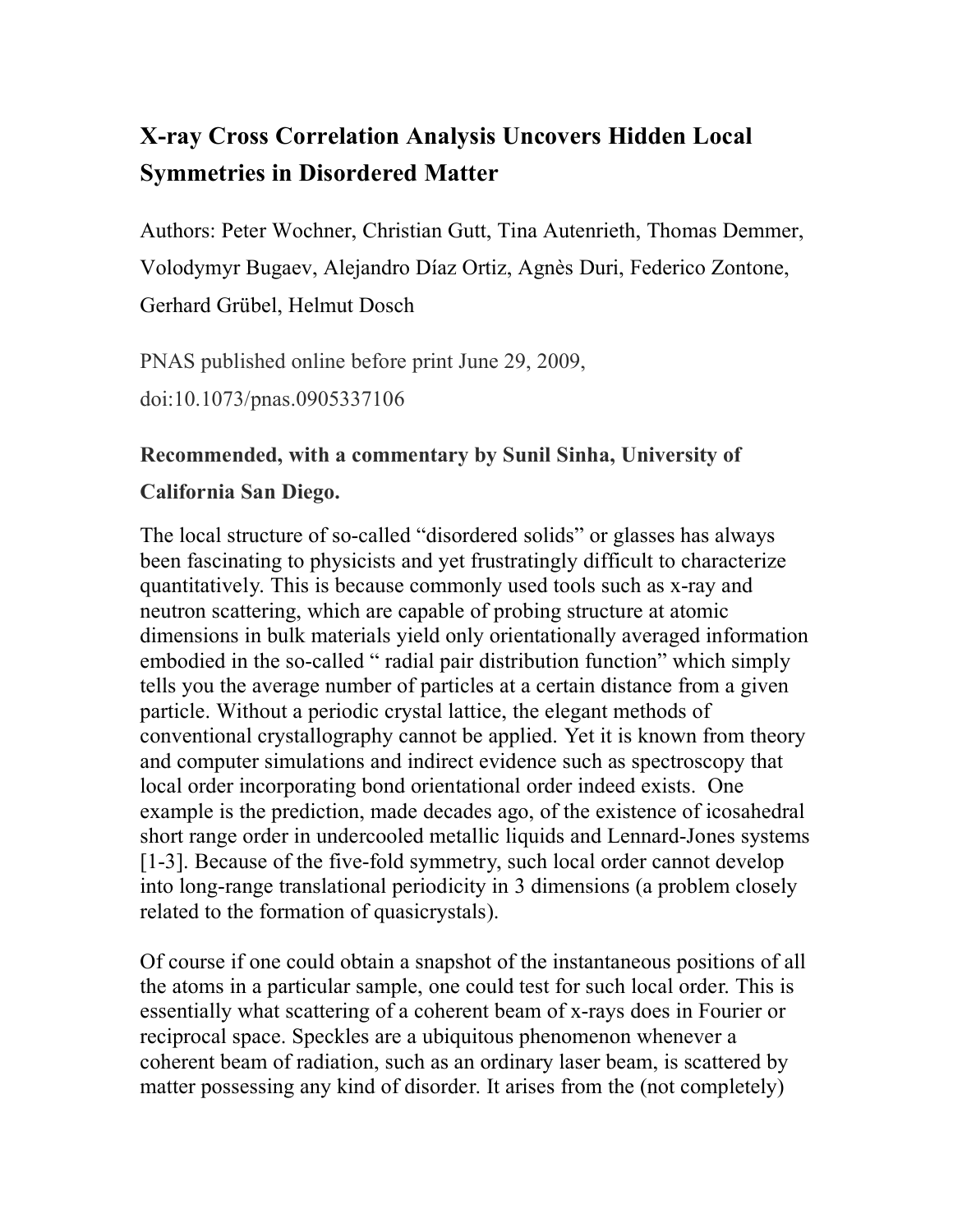random constructive and destructive interference of the wavelets scattered from the individual scattering centers, giving rise to bright and dark spots in the various directions of scattering. A speckle pattern in a sense represents a unique fingerprint via Fourier transform of the individual sample bathed in the coherent radiation, rather than the usual ensemble average accessed by scattering with incoherent radiation. The envelope of the fluctuating speckle intensities is in fact the ensemble-averaged S(Q) scattering function that is normally measured from a glass or liquid, so that the speckles tend to be clustered in rings as a function of wave vector transfer Q corresponding to the maxima of S(Q).While it is true that the observed speckle pattern yields only the intensities and not (directly) the phases of the Fourier transform\*, this is sufficient to yield information about the bond-orientational order, as Wochner et al. have shown, applying an elegant cross-correlation technique to the scattering of a coherent x-ray beam from a colloidal glass. Coherent x-ray beams can be extracted from synchrotron undulator sources by placing a pinhole of the order of the transverse coherence length, typically a few microns in diameter, at a large distance  $(\sim 30 \text{ m})$  for the source, allowing only the coherent fraction of the beam to go through.

Physics is full of examples of various types of "hidden" order being extracted from random-looking patterns. When the particles in a disordered sample move, the speckle pattern fluctuates in an apparently random manner with time for a particular wave vector transfer. Nevertheless, taking a time autocorrelation function of the intensities  $\langle I(Q,t)I(Q,t+\tau)\rangle$ , properly normalized and where the brackets represent an average over t, can be shown to yield a function of  $\tau$  that is directly related to the intrinsic dynamical scattering function  $S(Q, \tau)$  of the sample, limited only by the counting statistics of the experiment. This has been exploited for years in studying the diffusion of particles in liquids by laser scattering (known as dynamical light scattering or DLS) and more recently at shorter wavelengths to study slow dynamics in soft matter samples using coherent x-ray scattering (known as x-ray correlation spectroscopy or XPCS). What Wochner et al. have done is to use the same idea, but simply to autocorrelate instantaneous speckle intensities from a static sample in *angle* around various rings of constant Q in reciprocal space, or in other words to calculate  $\langle I(Q, \theta)I(Q, \theta+\Delta) \rangle$ , where  $\theta, \Delta$  are azimuthal angles around the ring and the average is over  $\theta$ . Note that such a quantity is intrinsically a 4-point correlation function. (Normally, at least a 3-point correlation function is needed to establish bond-orientational order). Doing this, they find